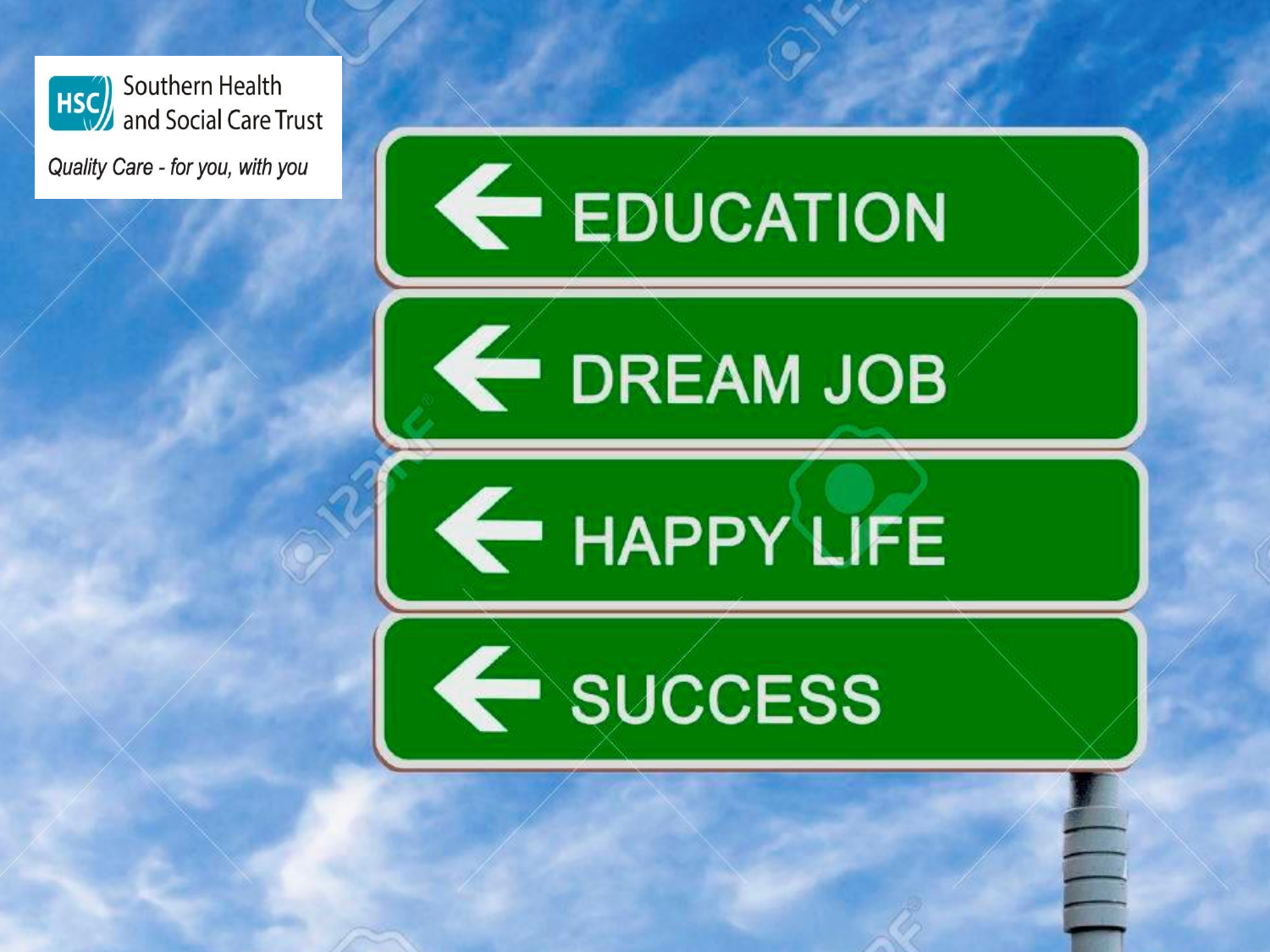#### LAC Education – Mary Logan

- **LAC have same educational opportunities as non LAC** peers ( SW Strategy);
- **Universal education provision**
- **Key factors;**
- Understanding child's needs/ACEs
- Impact on educational attainment,
- performance and outcome measures do they give an accurate picture?
- SWs/carers often not familiar with EA processes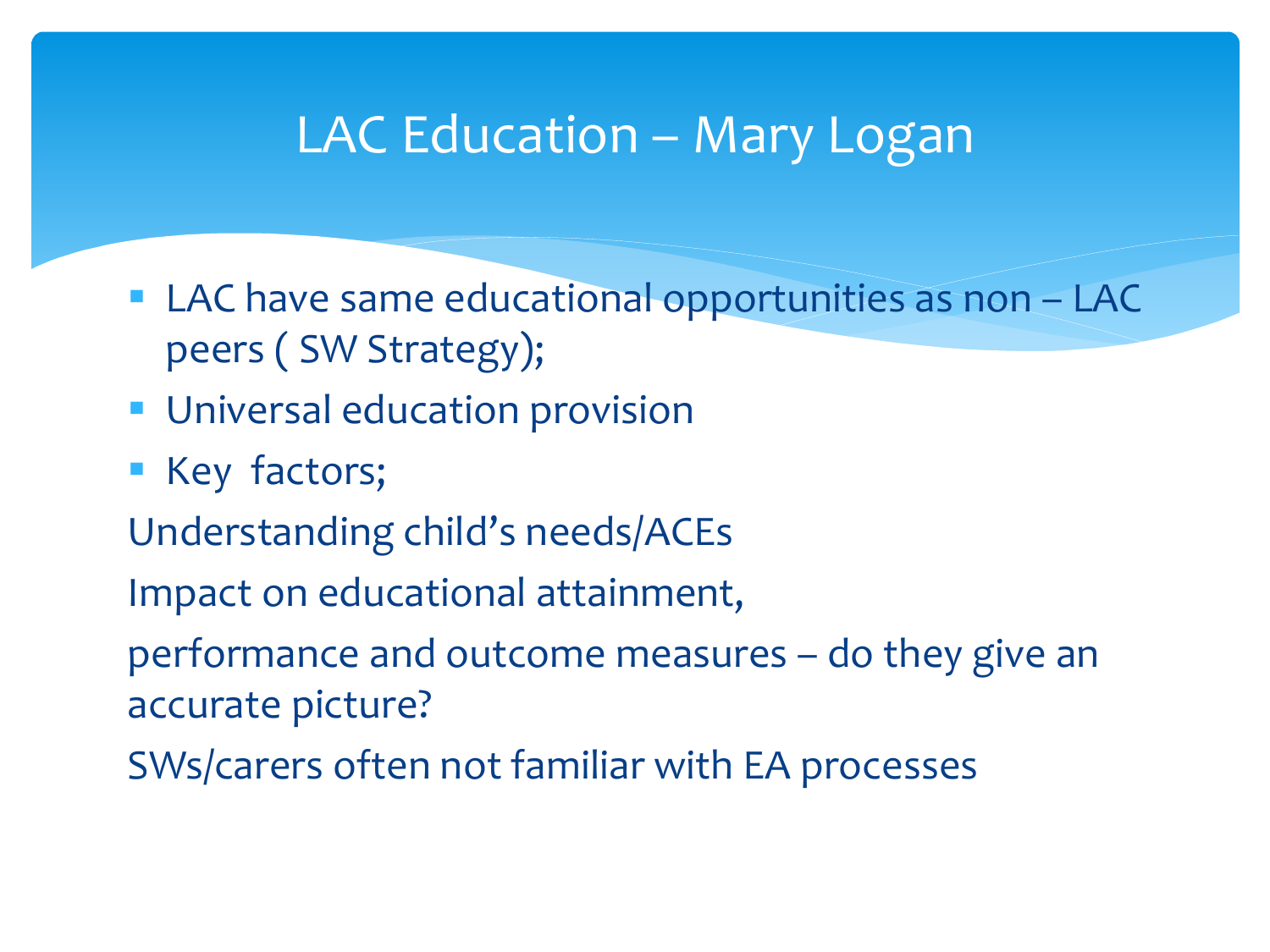### LAC Education

- **Role of Trust as Corporate Parent to challenge/** advocate
- **PEP, PEP meetings, transition meetings, involving** schools in LAC reviews,
- **More collaborative working between schools, carers** and social workers
- **Indentification of challenges or impediments to learning** for LAC at an early stage e.g. use of Pupil Premium, time out of school/suspended/expelled
- **School's expectation of the Trust**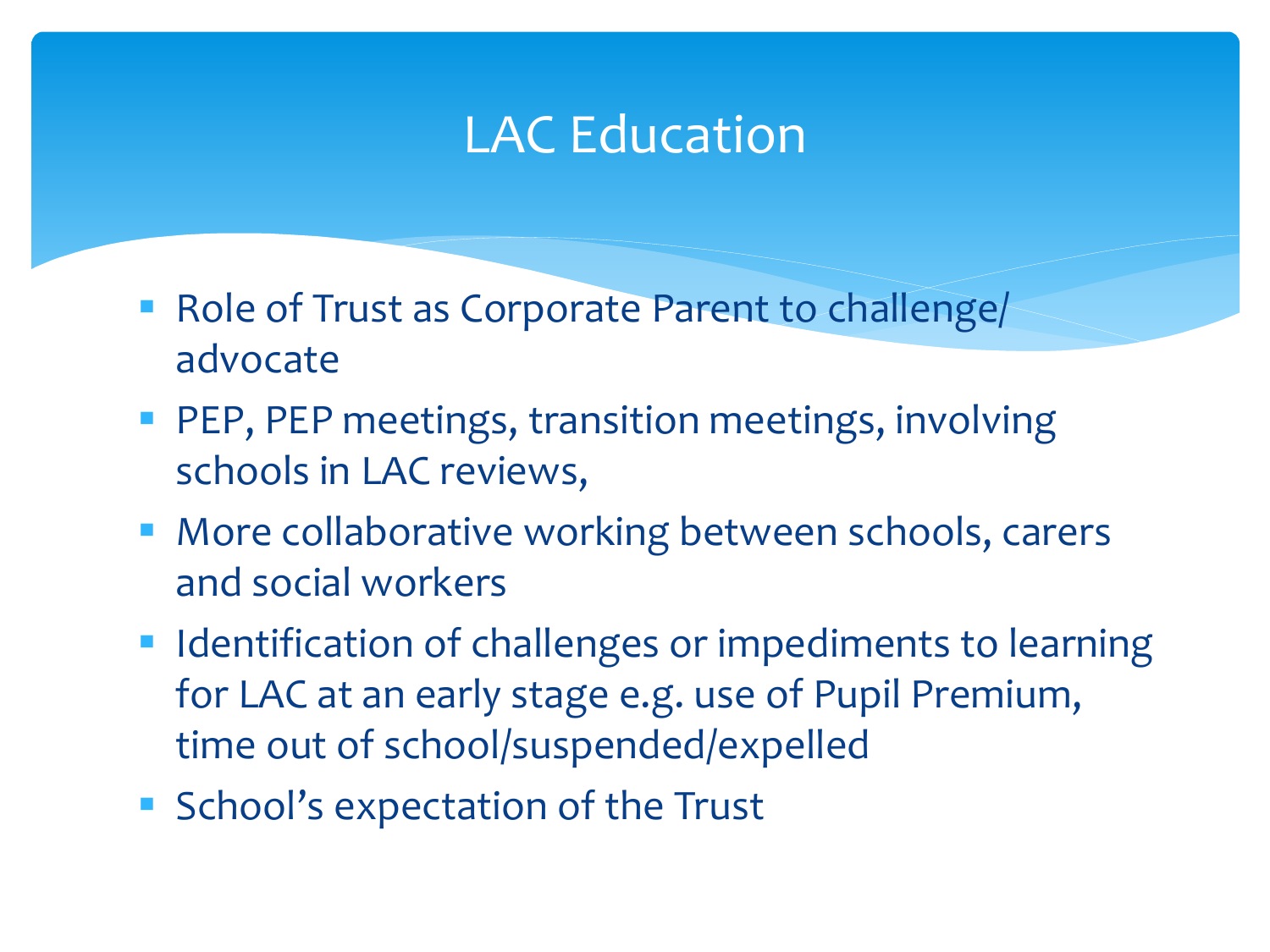#### SUPPORTS

- **Support for carers such as after schools clubs,** Fostering Network NI for equipment, tutoring, educational activities, use of outreach,
- **Appointment of 2 Band 4 support workers in FPS to** support foster carers in relation to education and community involvement for LAC aged 8 upwards
- **Role of professional Network Meetings Involvement** of Scaffold in linking developmental trauma and educational needs; more holistic approach to educational attainment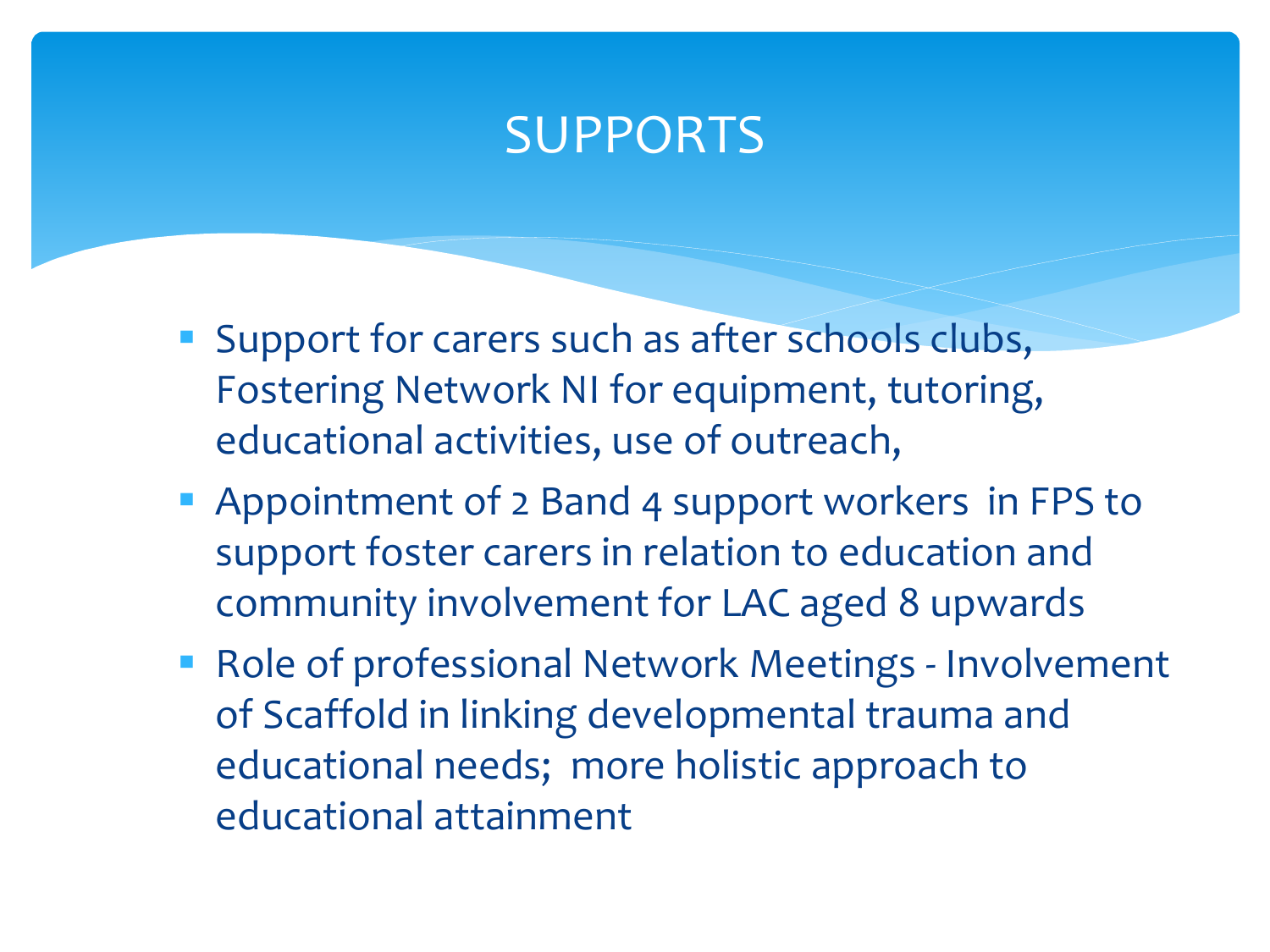#### SUPPORTS

- **Trauma informed practice Let's Learn Together** handbook (Adoption UK & HSCB)
- **Engagement with EOTAS, Educ Psychology,** Behaviour Support – multi agency approach
- **Bespoke packages for specific assessed need**
- Education focused training for foster carers
- Best resource is effective collaborative working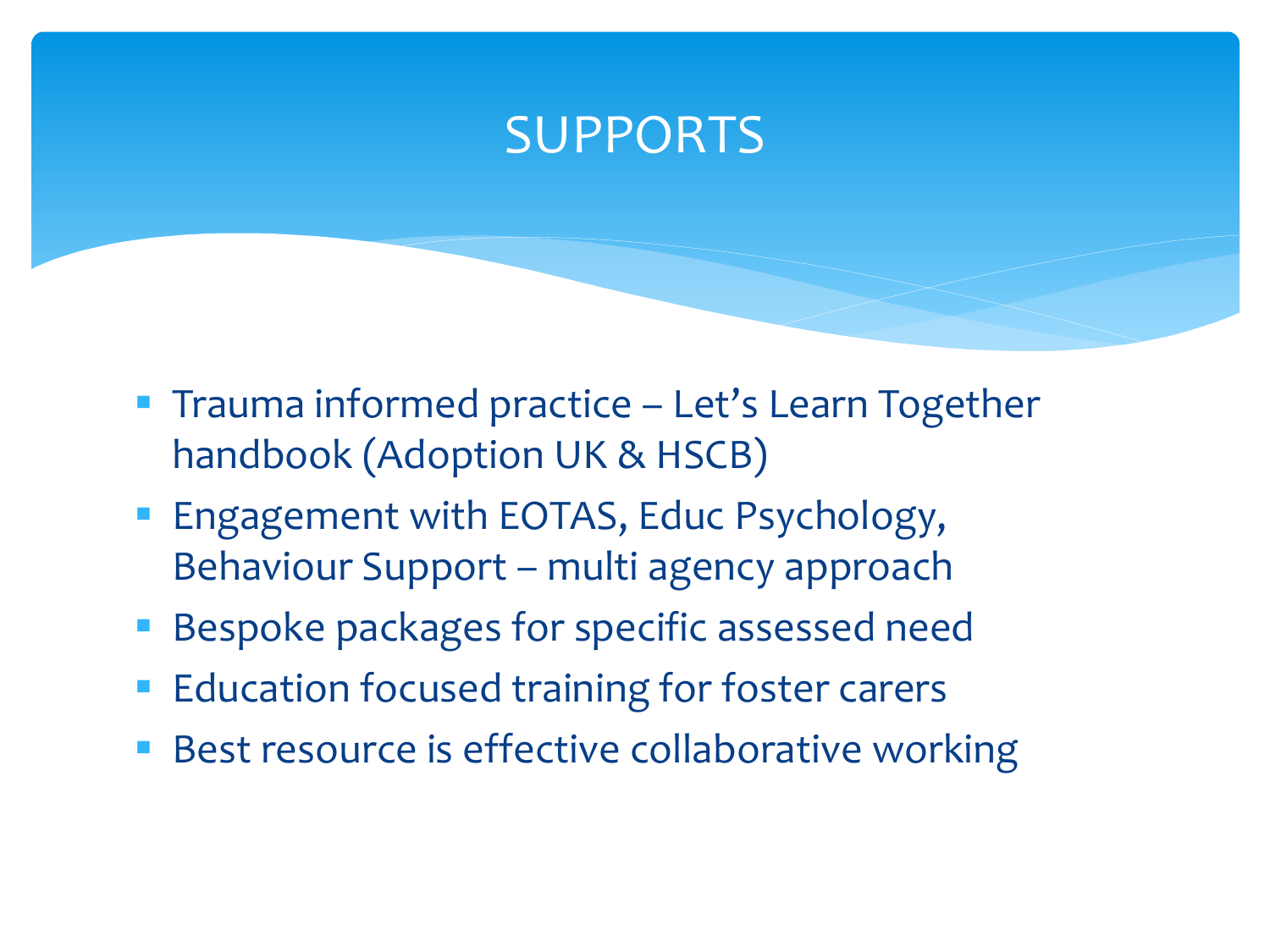#### **14 PLUS BACKGROUND – Siobhan Gribben**

**2010** 

• **The Employability Service was established and embedded and has provided a range of support services to 16 Plus staff and young people alike including increased partnership working with services both at regional and local level with a shared vision of working towards an improvement in the educational attainment.** 

#### **2017/2018**

- **16 Plus Service transitioned to 14 Plus Service hence encompassing LAC YR 11 & 12 Key Stage 4.**
- **LAC Educational Support Worker appointed within Employability Service with a key aim to develop an educational support service.**
- **Scoping exercise undertaken and included significant input from key stakeholders including young people/service users, 14 Plus Teams, Schools, Educational Authority and Foster Carers' etc in terms of establishing best practice and in identifying key areas for project support to be provided via an educational support service.**
- **Service Development initiated and on-going**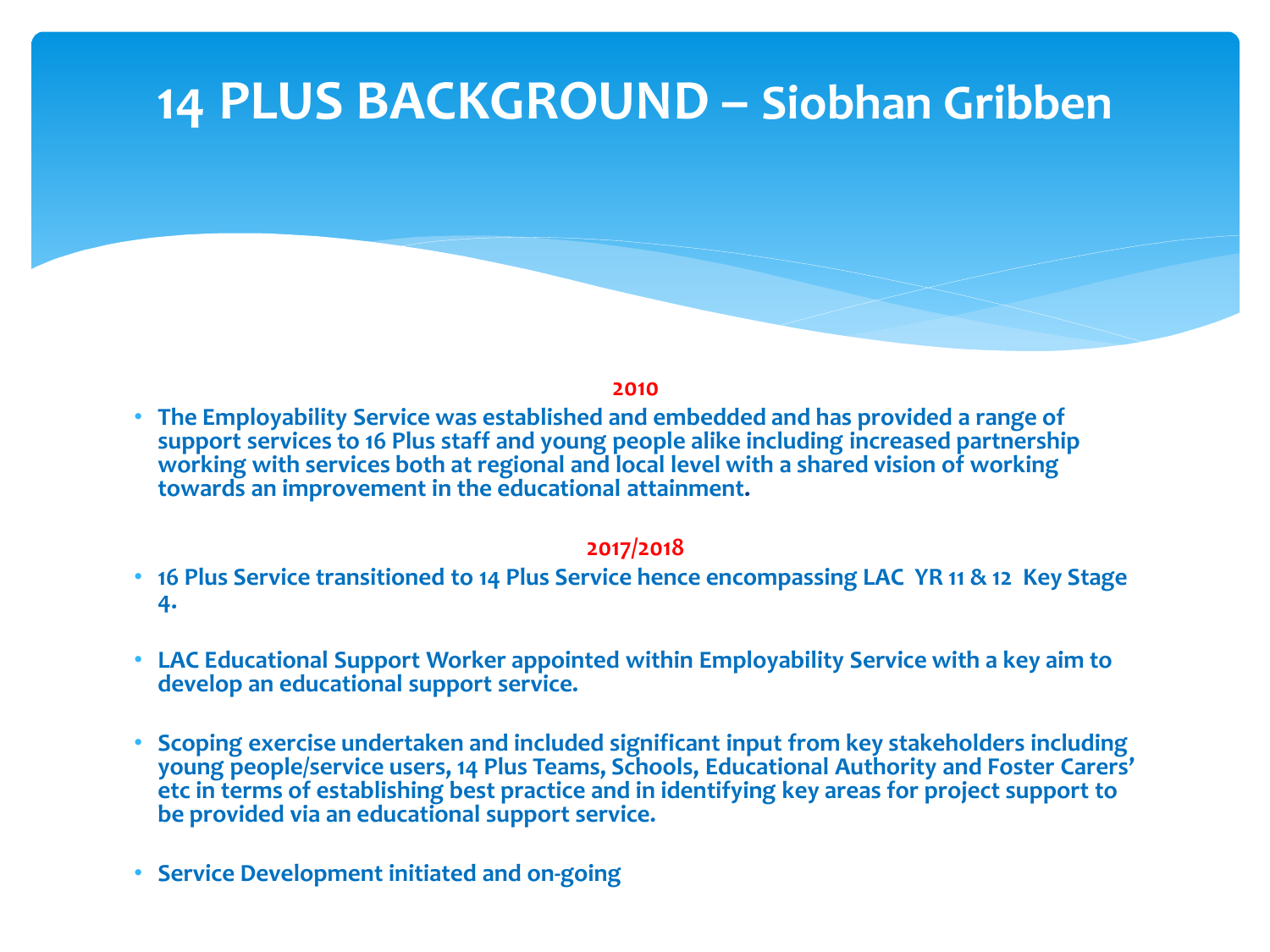# **14 PLUS Core Objectives/Deliverables**

The following deliverables were identified via the scoping exercise:

**Training and Education: Schools, Social Work Staff and Foster Carers**

**Strengthen Multi-disciplinary working and Relationships between Schools, Social Work Staff, Foster Carers and CAMHS/Scaffold**

**Implementation of Management Information Systems to Monitor/Review Educational Progress for LAC**

**Strengthen Careers Advice/Pathway Planning for LAC**

**In/Out of School Enhanced Support including tuition and Revision Timetabling**

**Formulation of Guidance Documentation on School Processes and Procedures for use within Social Services** 

**Creative and Innovative Approaches in the Delivery of Compulsory Education for LAC at key Stage 4**

**Mentoring Support delivered by LAC Education Support Worker**

**Utilisation of the PEP as Fundamental Working Document to Identify Need and Monitor Progress**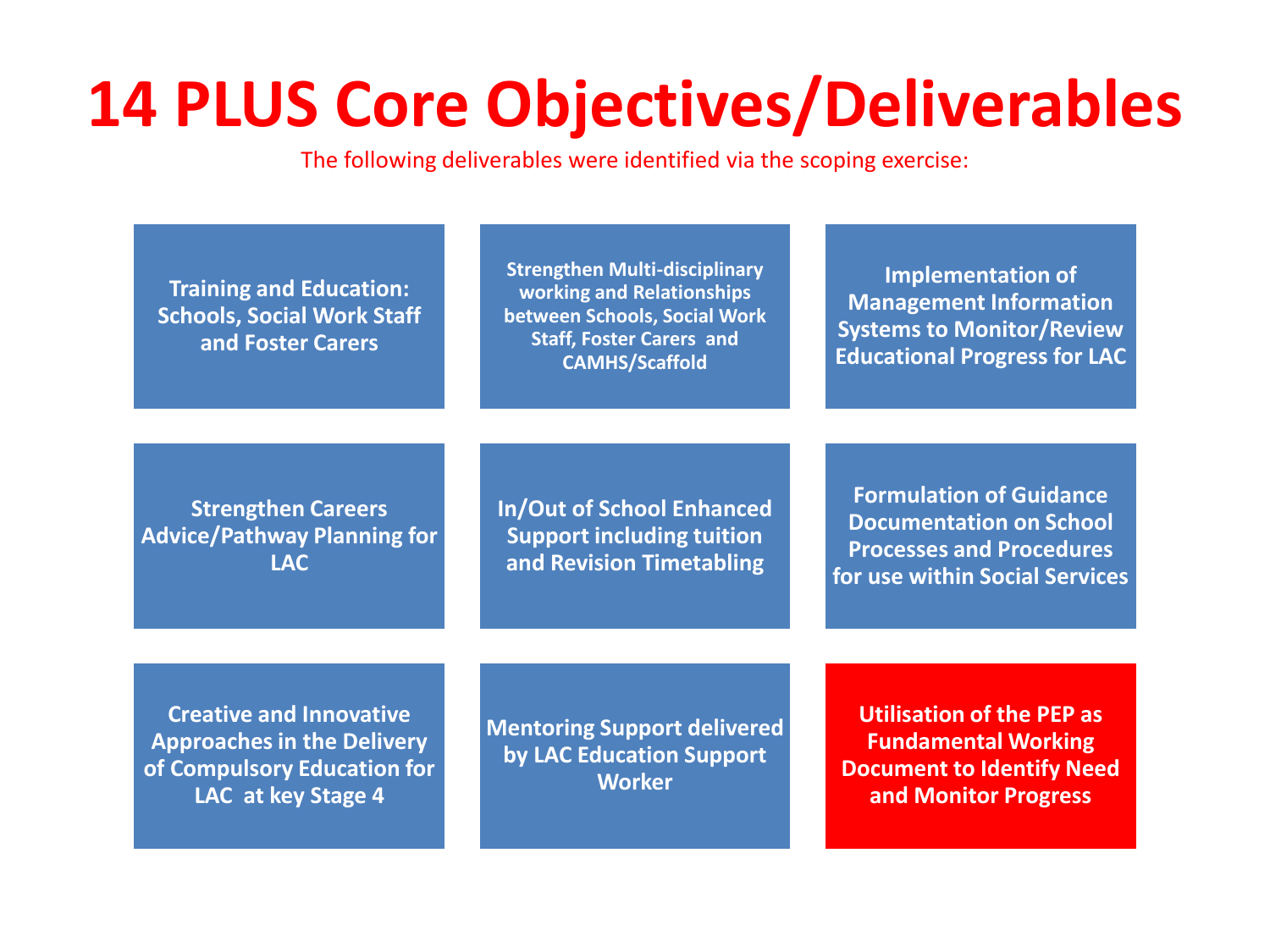## **14 PLUS MULTI-DISCIPLINARY MODEL OF DELIVERY**

**Within the LAC Educational Service, The LAC Educational Support Worker will play a key role in co-ordinating and supporting the delivery of individual pieces of work with LAC in YR11 & 12 Key Stage 4. This diagram details the key support networks for LAC who will contribute to the formulation of educational interventions and pathways to be recorded within the LAC Personal Education Plan (PEP).**

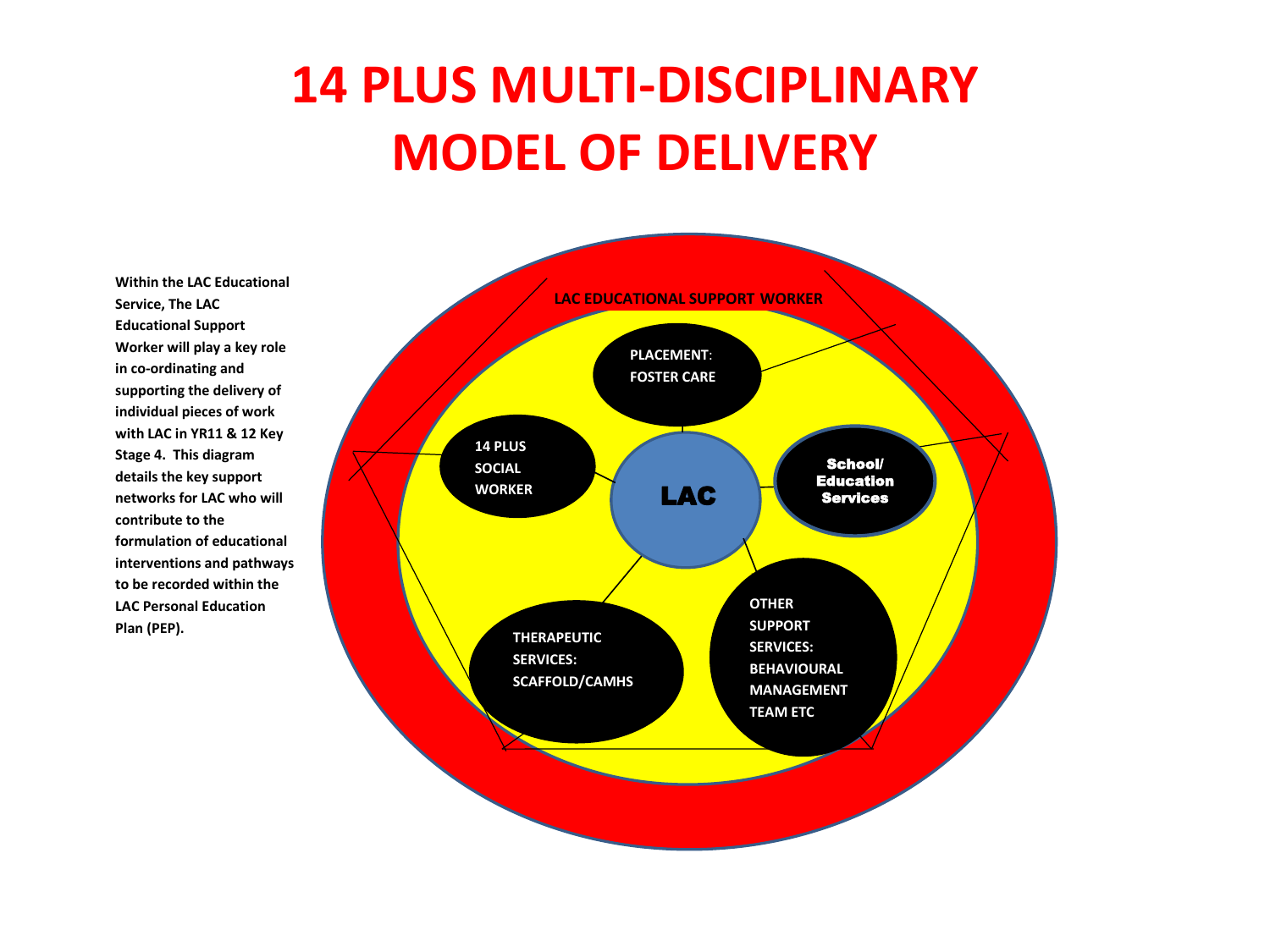#### **PROVISION FOR 14 PLUS LAC EDUCATION SERVICE**

ALL FORMS OF SUPPORT AS DETAILED INVOLVE MULTI-DISCPLINARY WORKING INCLUDING, SCHOOL, SOCIAL *WORKER, FOSTER CARER, YOUNG PERSON AND ANY ASSOCIATED SUPPORT SERVICES*

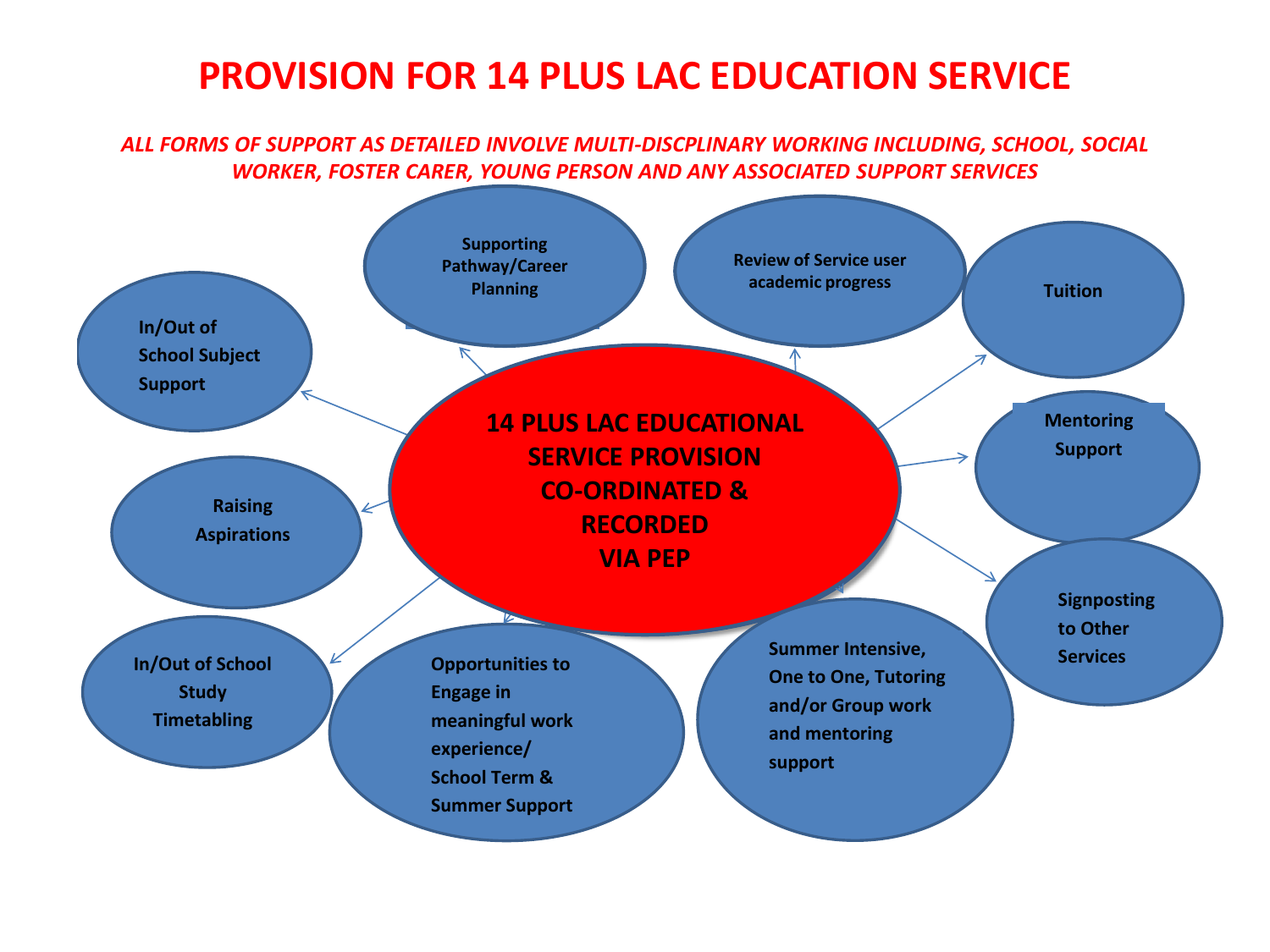#### **LAC 14 PLUS EDUCATION SERVICE MONITORING AND EVALUATION ARRANGEMENTS**

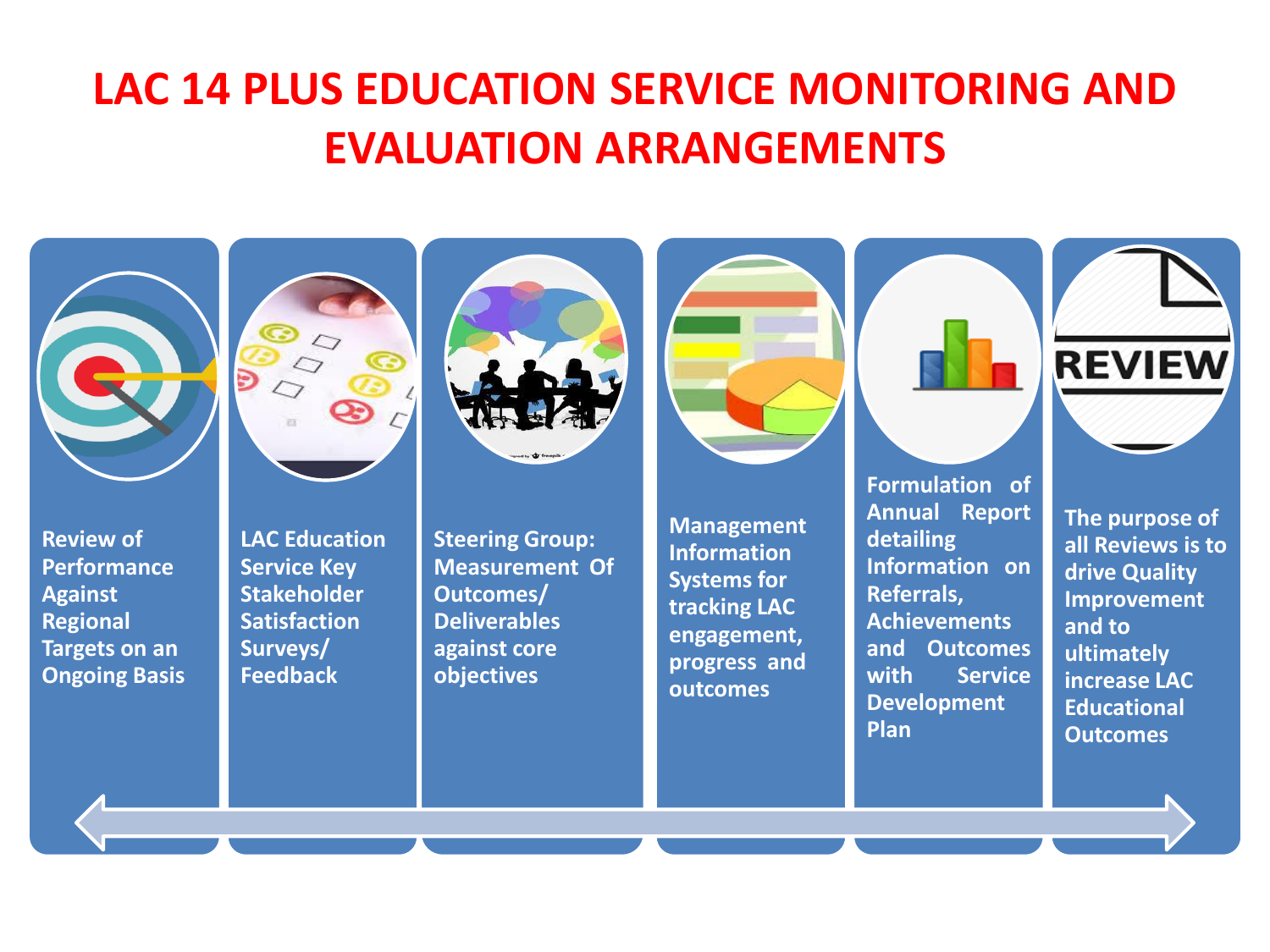# **16 Plus Employability Provision**

#### **Main Services/Provision**

- **Work Placements Internal and External**
- **Advice and Guidance**
	- **Signposting**
- **Summer Placement Scheme**
- **Ring-Fenced Posts**
- **Internal Vacancies and** 
	- **Banking**
- **Essential Skills Training**
- **Job Vacancies**
- **Careers Reviews**
- **Pathway Planning including FE/HE**
- **Give and Take**